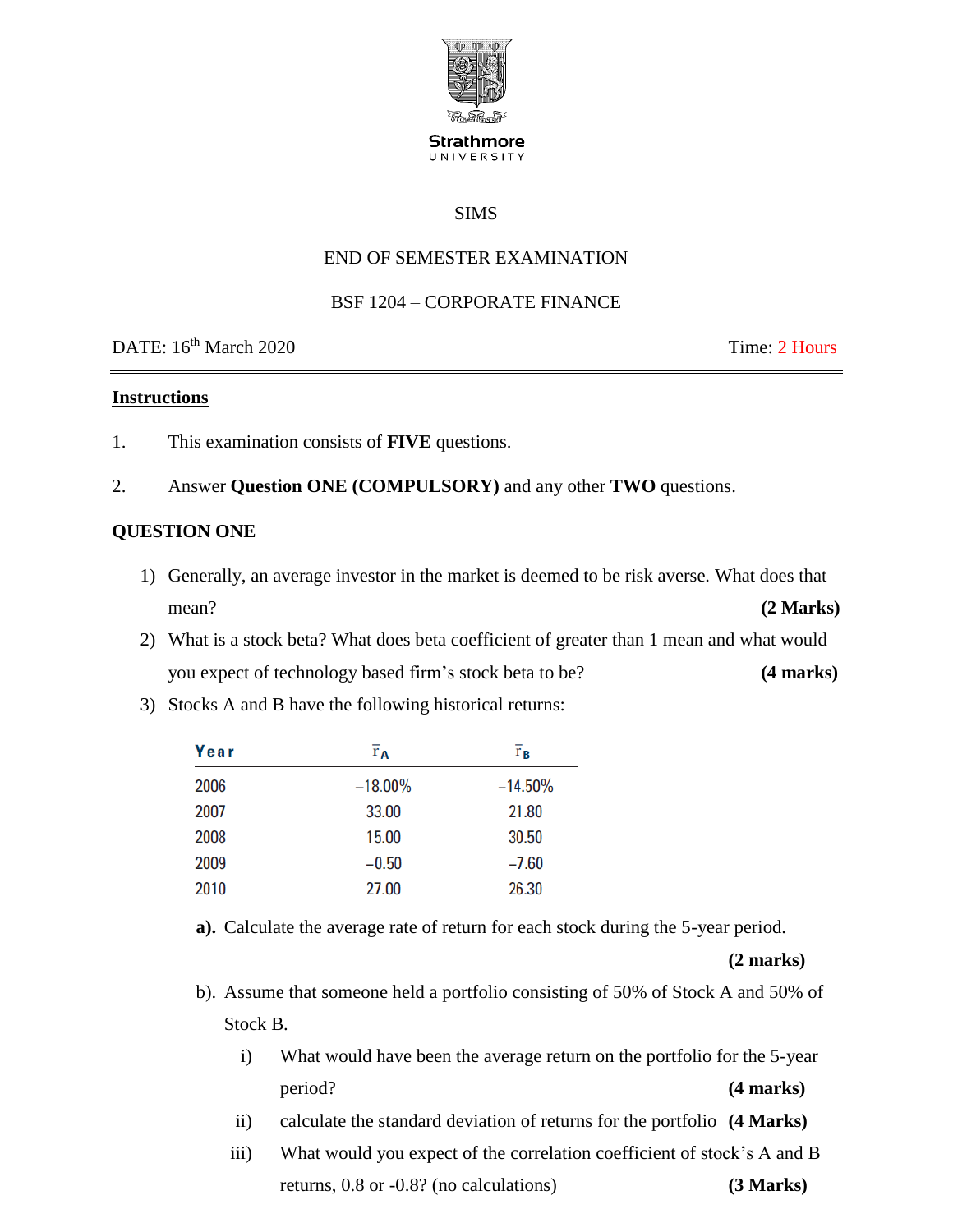4) Dusty Co wishes to improve its working capital management as part of an overall costcutting strategy to increase profitability. Two areas the company has been considering are working capital funding strategy and inventory management. Dusty Co currently follows a policy of financing working capital needs as much as possible from long-term sources of finance, such as equity. The company has been considering its inventory management and has been looking specifically at component K.

### **Current position**

Dusty Co purchases 1,500,000 units of component K each year and consumes the component at a constant rate. The purchase price of component K is Kes14 per unit. The company places 12 orders each year. Inventory of component K in the financial statements of Dusty Co is equal to average inventory of component K. The holding cost of component K, excluding finance costs, is Kes0.21 per unit per year. The ordering cost of component K is Kes252 per order.

## **Economic order quantity**

Dusty Co wishes to investigate whether basing ordering of component K on the economic order quantity will reduce costs.

#### **Bulk order discount**

The supplier of component K has offered Dusty Co a discount of 0.5% on the purchase price of component K, provided the company orders 250,000 units per order.

#### **Other information**

Dusty Co has no cash but has access to short-term finance via an overdraft facility at an interest rate of 3% per year. This overdraft currently stands at Kes250,000.

- i) Calculate the annual holding and ordering costs of Dusty Co.'s current inventory management system. **(2 mark)**
- ii) Calculate the financial effect of adopting the Economic Order Quantity as the basis for ordering inventory. **(4 marks)**
- iii) Calculate the financial effect of accepting the bulk order discount. **(4 marks)**
- iv) Recommend, with justification, which option should be selected by Dusty Co.

**(1 mark)**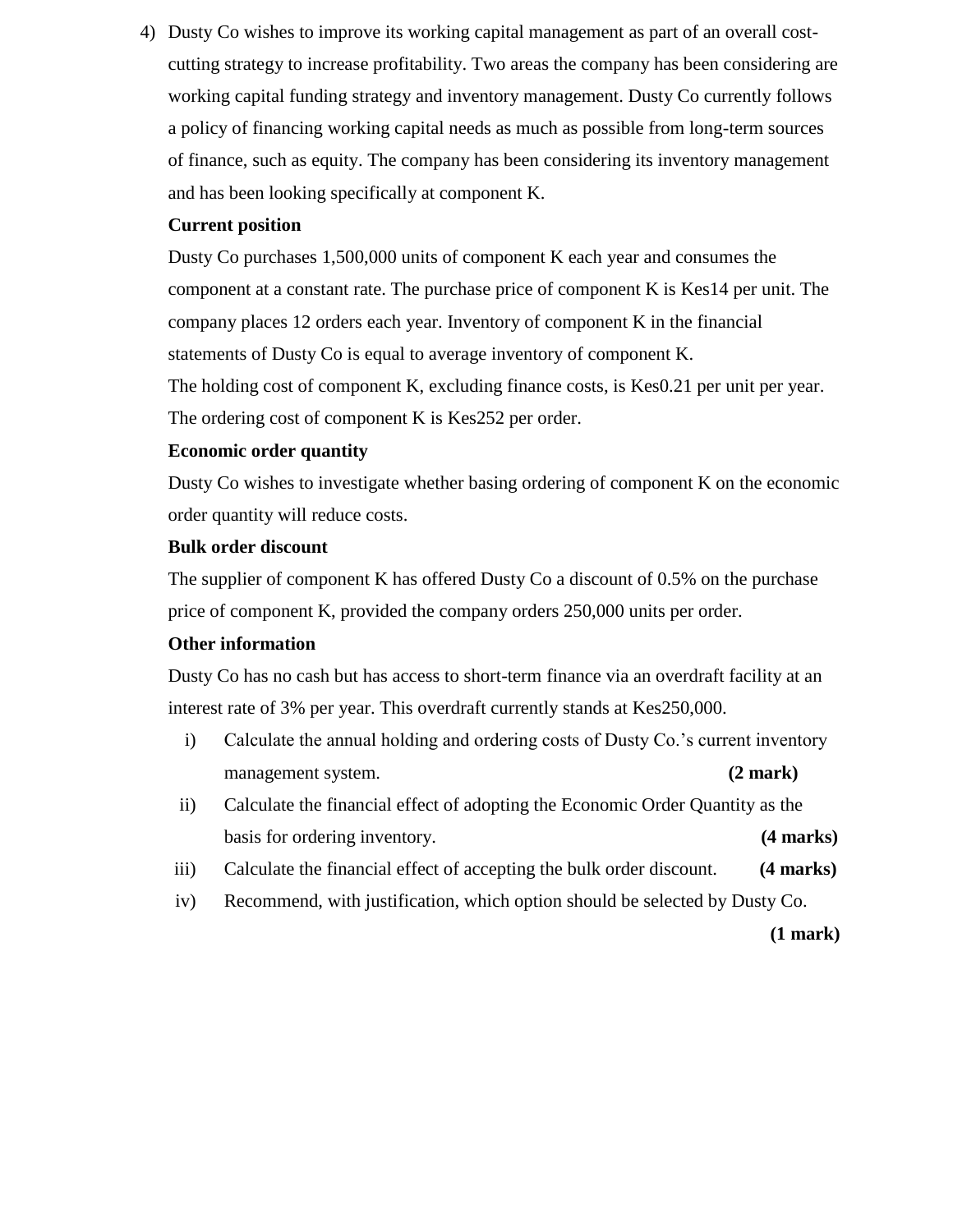#### **QUESTION TWO**

Mandigo Co needs to increase production capacity to meet increasing demand for an existing product, 'Kahawa', which is used in food processing. A new machine, with a useful life of four years and a maximum output of 600,000 kg of Kahawa per year, could be bought for Kes800,000, payable immediately. The scrap value of the machine after four years would be Kes30,000. Forecast demand and production of Kahawa over the next four years is as follows:

Year 1 2 3 4

Demand  $(kg)$  1·4 million 1·5 million 1·6 million 1·7 million

Existing production capacity for Kahawa is limited to one million kilograms per year and the new machine would only be used for demand additional to this.

The current selling price of Kahawa is Kes8·00 per kilogram and the variable cost of materials is Kes5·00 per kilogram. Other variable costs of production are Kes1·90 per kilogram. Fixed costs of production associated with the new machine would be Kes240,000 in the first year of production, increasing by Kes20,000 per year in each subsequent year of operation.

Mandigo Co pays tax one year in arrears at an annual rate of 30% and can claim capital allowances (tax-allowable depreciation) on a 25% reducing balance basis. A balancing allowance is claimed in the final year of operation.

Mandigo Co uses its after-tax weighted average cost of capital when appraising investment projects. It has a cost of equity of 11% and a before-tax cost of debt of 8·6%. The long-term finance of the company, on a market-value basis, consists of 80% equity and 20% debt.

Required:

(a) Calculate the net present value of buying the new machine and advise on the acceptability of the proposed purchase (work to the nearest Kes1,000). **(15 marks)**

(b) Calculate the internal rate of return of buying the new machine and advise on the acceptability of the proposed purchase (work to the nearest Kes1,000). **(5 marks)**

#### **QUESTION THREE**

a). FLAMENGO Co has annual credit sales of Kes4·2 million and cost of sales of Kes1·89 million. Current assets consist of inventory and accounts receivable. Current liabilities consist of accounts payable and an overdraft with an average interest rate of 7% per year. The company gives two